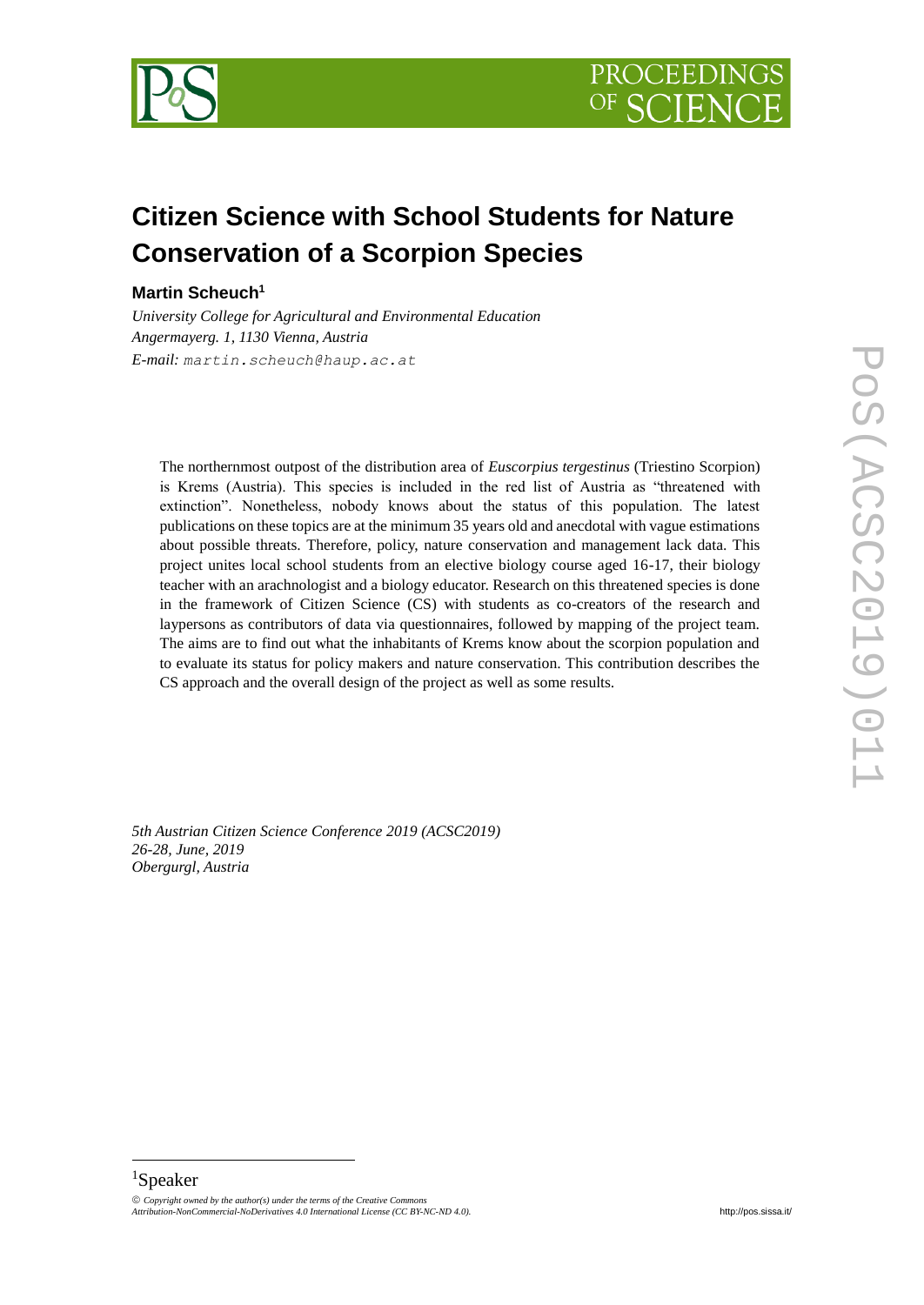#### 1. Introduction

Scorpions are very interesting and fascinating animals, appealing to humans for different reasons, which can be seen in myths and the beliefs in the star sign or in showing fear and disgust. Moreover, scorpions were used as ingredients for medicine in former times, therefore were objects of trading [1]. In Krems (Lower Austria) the northernmost outpost of the distribution area of *Euscorpius tergestinus* (Triestino Scorpion) can be found, first scientific reports can be traced back to the  $19<sup>th</sup>$  century  $[2]$  in a small area within the city, maybe a consequence of mediaeval trading. This species is included in the red list of Austria as "threatened with extinction" therefore authorities should take care of this population. Nonetheless, nobody knows about the status of this population. The latest publications on these topics were at the minimum 35 years old and anecdotal with vague estimations about possible threats [3]. Therefore, policy, nature conservation and management lack data. A project application was written in 2016, a small sub-project wanted to conduct research about the scorpions in Krems with local schools. The project proposal was rejected; the students in one school were very disappointed. Therefore, the author visited them, to share his knowledge about the literature on this zoological speciality, the teacher and the students nonetheless wanted to make a project to learn more about this specific occurrence of this species. Hence, this was the starting point of the - from this meeting on - co-created and in some aspects even collegial CS project [4,5].

## **1.1 Aims of the Project**

CS projects do not have only scientific goals but often other benefits as well [6]. In this project, one foremost goal is to build awareness, build up local knowledge about the scorpions in the community of the town (students, teachers, garden owners, citizens, and nature conservation people). Moreover, the actual status is also in focus, to have a basis for nature conservation decisions [5]. For the school students this project is the opportunity to participate in scientific research, to learn about the whole research cycle [5] as well as to link science education with environmental education [7].

#### **1.2 Roles within the Project**

Defining roles in projects where school students with their teachers and scientists cooperate is important, as different roles bring in different strengths [8]. Co-creation with students was possible because they opted for an elective module in biology at upper secondary level. Moreover, the biology teacher was willing to cooperate with a longer perspective. The curator of arachnids of Natural History Museum of Vienna very soon joined the team with his expertise. This core team asked laypersons to be data contributors. An important role took the local and regional media for communication between the project team and the public.

#### 2. Methods

Within the CS approach, two ways of collecting data were chosen: 1) A questionnaire for the laypersons in Krems with questions about sightings. Moreover, the students wanted to know more about attitudes towards the animal; we got the contributions from public via face to face questioning and open calls in local media. 2) After the collection of sightings from public, the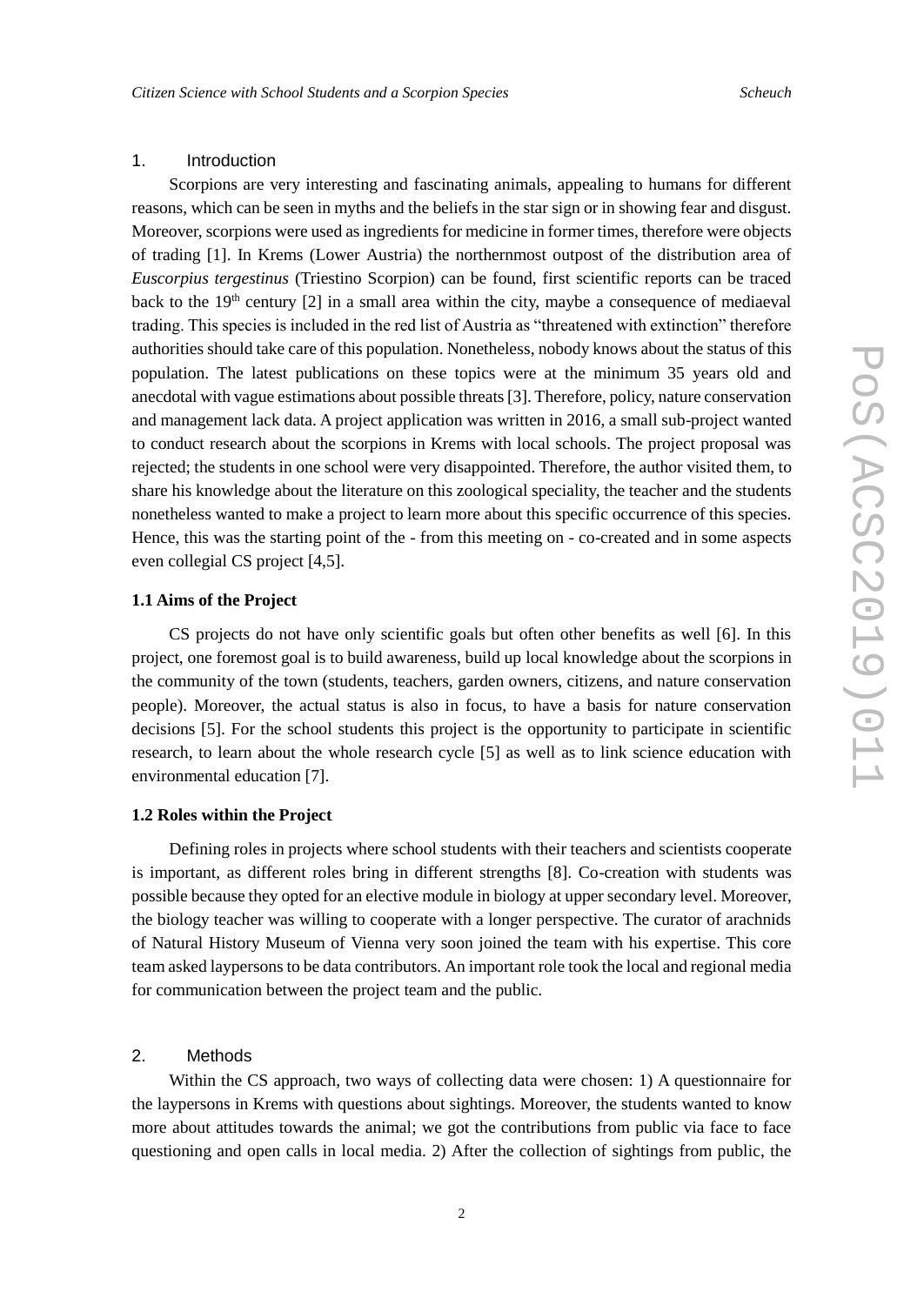team started field work and mapping with UV-torches to prove the occurrence and map the area of the actual distribution.

#### 3. Results

The results in detail were published open access in early 2020 [9]. In this contribution, additional aspects of the successful CS project are presented.

Local press was continuously informed and therefore nine articles within five newspapers on paper were published within one year. Far more than ten online articles could be found, some of them representing an online version of the paper issues, others found in online media only. Moreover, three radio features were broadcasted regionally and nationally, articles in local NGO nature conservation journals published. A final public presentation was held at the end of the project by the whole team in school.

Due to the media coverage, we got data from over 70 persons until now via questionnaires and e-mail and from some more via personal communication. A general trend shows, that this species is of high interest to the public, inferring from stories that were sent to us about the circumstances of the sightings or the photos. The questionnaires also showed high interest (more than 50% of respondents, N=42) with very low percentage of disgust or fear (7% in each category, N=42). Most of the sightings concentrated within the small area [2,3], but other sites were reported in the valley of Wachau, the valley of river Krems and across the river Danube.

Mapping during nights on about 30 different sites could confirm the population in the area, which was known since the  $19<sup>th</sup>$  century (12 sites) [2,3,9]. Remote sites with reports were visited but occurrence could not be confirmed there  $($   $\sim$  18 sites). It seems that this zoological specialty has stayed since the late middle ages within an area of about 4 hectares with no further spreading so far.

#### 4. Discussion & Outlook

Due to resonance in local media and the work with a local school the aim of creating local knowledge about this zoological specialty "the scorpion from Krems" could be reached [5,6]. This also applies to the aim of creating knowledge for nature conservation authorities. Garden owners wanted to help the team with the school students; therefore, awareness and appreciation for this scorpion population increased. Further analysis on this topic could be interesting; e.g. how did the public media report about the project?

Another key to success was the close cooperation between school, scientists and laypersons. The work was distributed between the roles but nearly everything was shared and communicated within the project team. Therefore, a final publication was written in teamwork [9]. In the public presentation, all members took responsibility for different aspects. Therefore, the students participated in the whole research cycle [4]. Further research on the learning of the students with their individual learning outcomes is planned.

Finally, the project continues! A subsequent group of motivated students in the elective module for biology asked for continuation and new research questions arose. Therefore, the cocreation of the research is postponed.